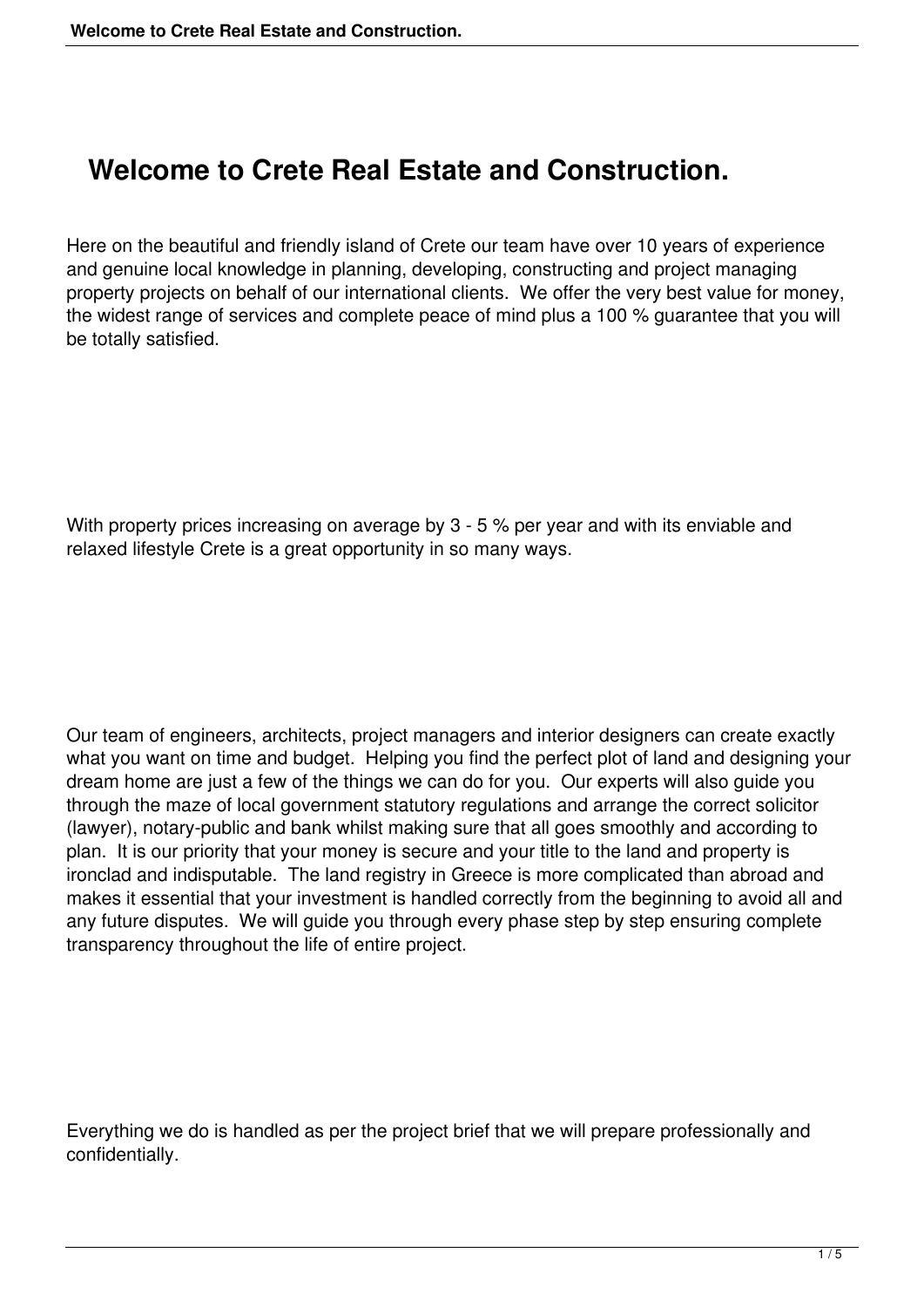Our first and foremost concern is your 100 % satisfaction.

We are not however just a "property construction" company. Unlike anyone else on Crete we offer a comprehensive range of services that cover everything you may require from pre-contract to after sales and we are fully licensed by the Chamber of Commerce of Chania, Crete's second largest city.

Our range of services include :

\* Location and Land Search

\* Local Planning

\* Negotiation and Land Acquisition

\* Property Development and Project Brief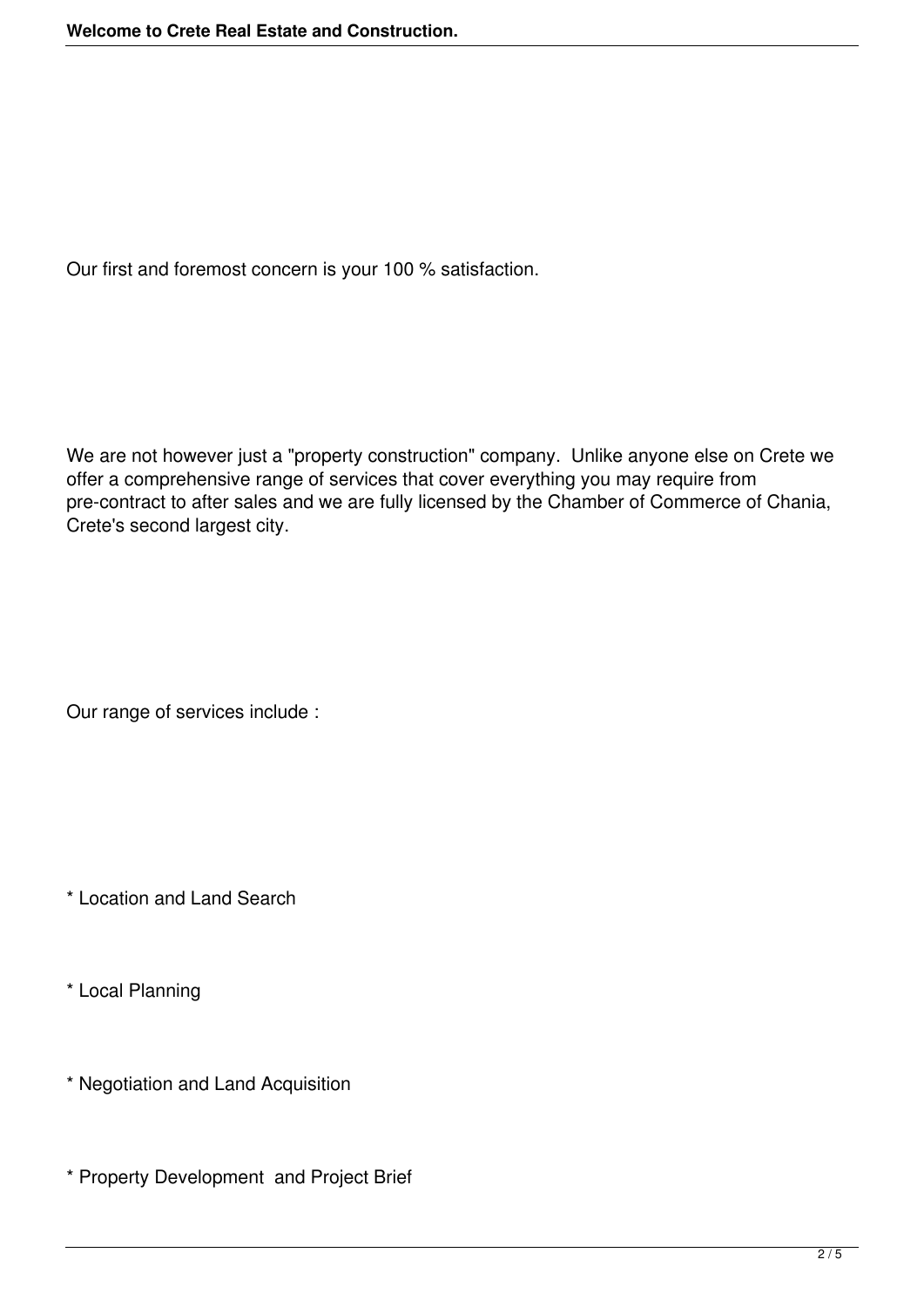\* Construction

- \* "Off Plan" Scheduled Payments
- \* Project Management
- \* Legal and Regulatory Advice
- \* Interior Design Service
- \* Property Renovation House Apartment Villa
- \* Existing Property Expansion
- \* Translation Services
- \* Advice on Investment Property
- \* Buy to Let
- \* Holiday Rentals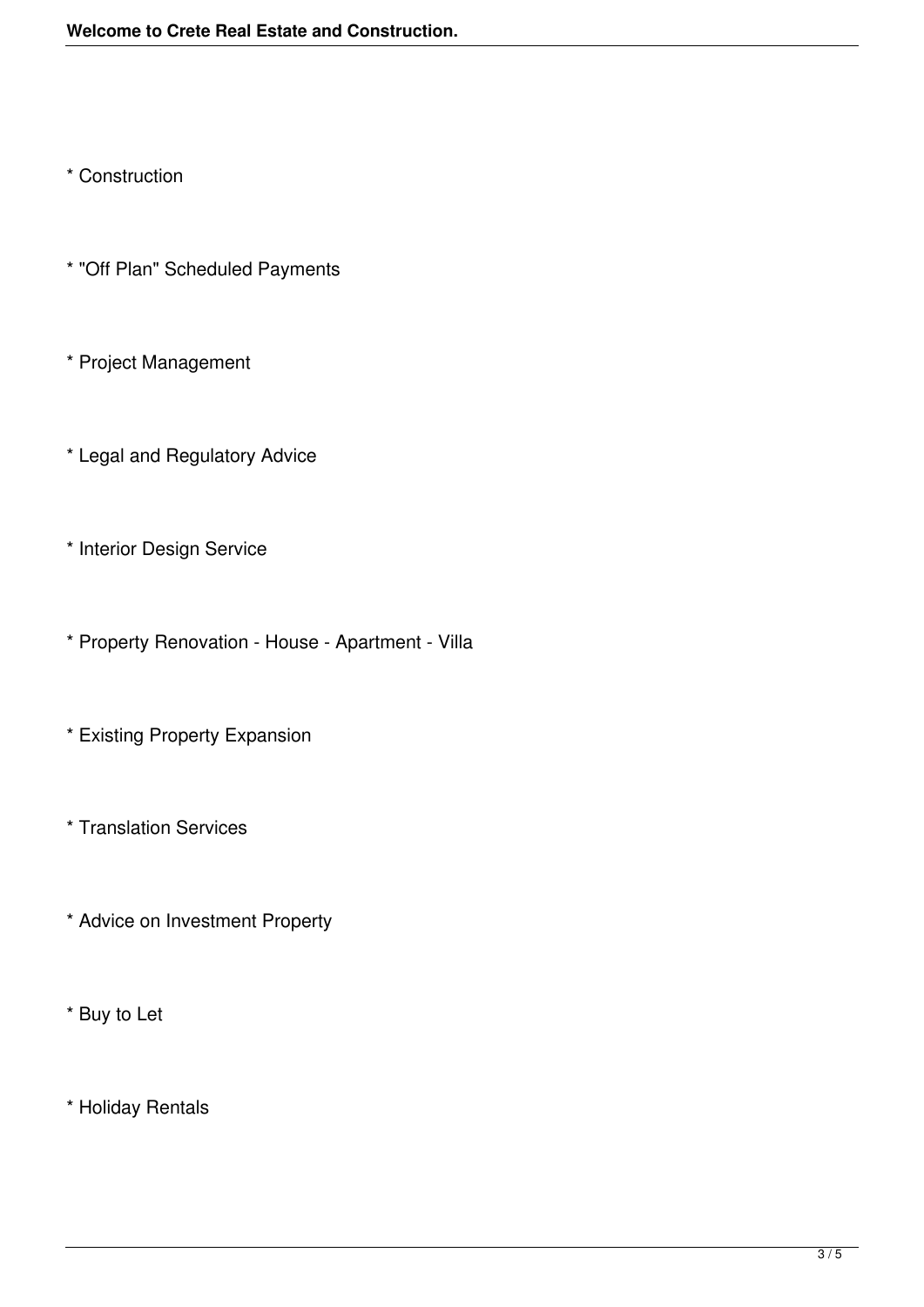- \* Long Term Rentals
- \* Property Maintenance and Management
- \* Security
- \* Relocation Advice
- \* Insurance
- \* Accountancy
- \* Utilities
- \* Landscaping and Garden Maintenance
- \* Damage Preventative Maintenance
- \* Vehicle Acquisition
- \* Olive Harvesting and Sales